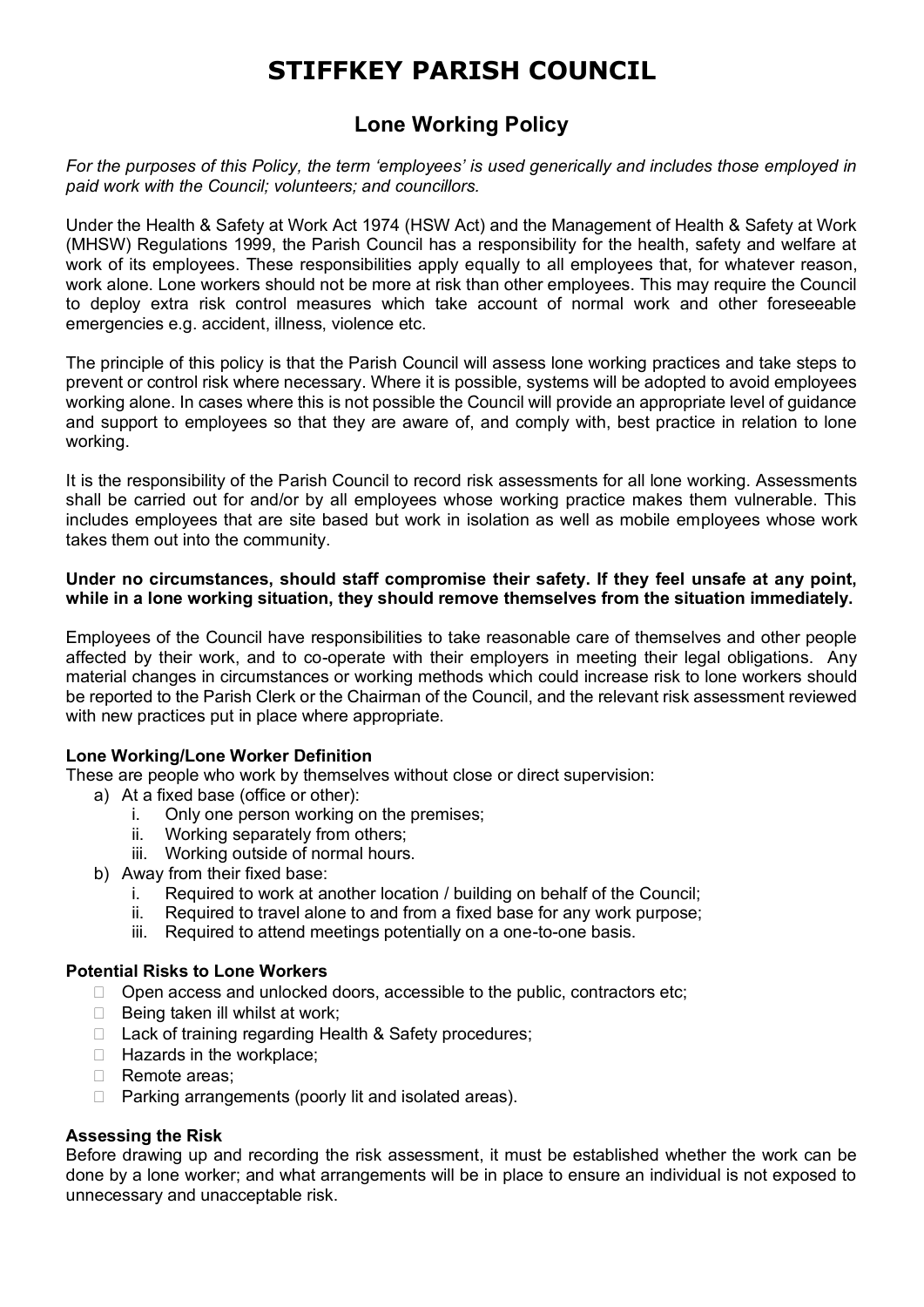When recording a risk assessment, the following should be taken into consideration:

- Environment location, security, access/egress;
- Context nature of the task:
- History have there been any accidents/incidents in the past?

All available information should be taken into account and updated as and when necessary. If there is reason for doubt about the safety of a lone worker in a given situation then consideration should be given for making other arrangements to complete the task.

# **Safety Guidelines for Staff**

- a) Working in a fixed base:
	- i. Familiarise yourself with the layout of the building including fire exits and escape routes;
	- ii. Where practical, keep external doors of the building where you are working locked;
	- iii. Keep the office door closed on electronic lock at all times;
	- iv. Do not open the door to unexpected visitors, but assess the caller on CCTV and through the window before satisfying yourself that it is safe to open the door;
	- v. In the case of contractors arriving without an appointment, ask for identification. If unsure, check with the contractor's employer or head office;
	- vi. Have contact numbers to hand to be able to contact relevant person(s) immediately (should you feel ill, suspect and intruder in the building etc);
	- vii. Park as near as you can to the building;
	- viii. Carry a mobile telephone while working in the building;
	- ix. Set car park lighting to remain on for the time that you expect to work in the building;
	- x. Ensure that a risk assessment has been carried out where appropriate.
- b) Working away from their fixed base:
	- i. Inform another member of staff or a Councillor of your movements including the time you estimate you will be away from base, when you expect to return, along with relevant information regarding where and at what time visits will be made and to whom;
	- ii. Leave details of venues including contact numbers;
	- iii. Take a mobile phone with you;
	- iv. Avoid meetings in isolated places, and if this cannot be avoided ask someone to accompany you, or notify someone of arrival and departure;
	- v. If you become held up, contact a colleague to update them on your estimated return time.

# **Responsibility**

- a) Employee are responsible for personal and other safety including:
	- i. Taking reasonable care for the health and safety of themselves and of other persons who might be affected by acts or omissions at work;
	- ii. Maintaining a line of communication on a regular basis with other members of staff / councillors to identify and minimise risk;
	- iii. Informing someone when they leave the fixed base to perform Council tasks and informing a colleague when returning to a fixed base after the relevant task is completed;
	- iv. Reporting an accident/incident that may occur to the Chairman or relevant person to allow for a full investigation to take place and complete an accident report.
- b) Employers are responsible for:
	- i. Taking reasonable care for the health and safety of staff by identifying and assessing potential risks to ensure that staff are safe at all times;
	- ii. Maintaining a line of communication on a regular basis with staff to identify and minimise risk;
	- iii. Ensuring staff receive all relevant training and information available;
	- iv. Ensuring staff have a means of maintaining contact and agreeing a system of reporting at regular times when away from the normal place of work.

# **Exemptions**

Employees and/or volunteers are exempt from working alone in certain situations: